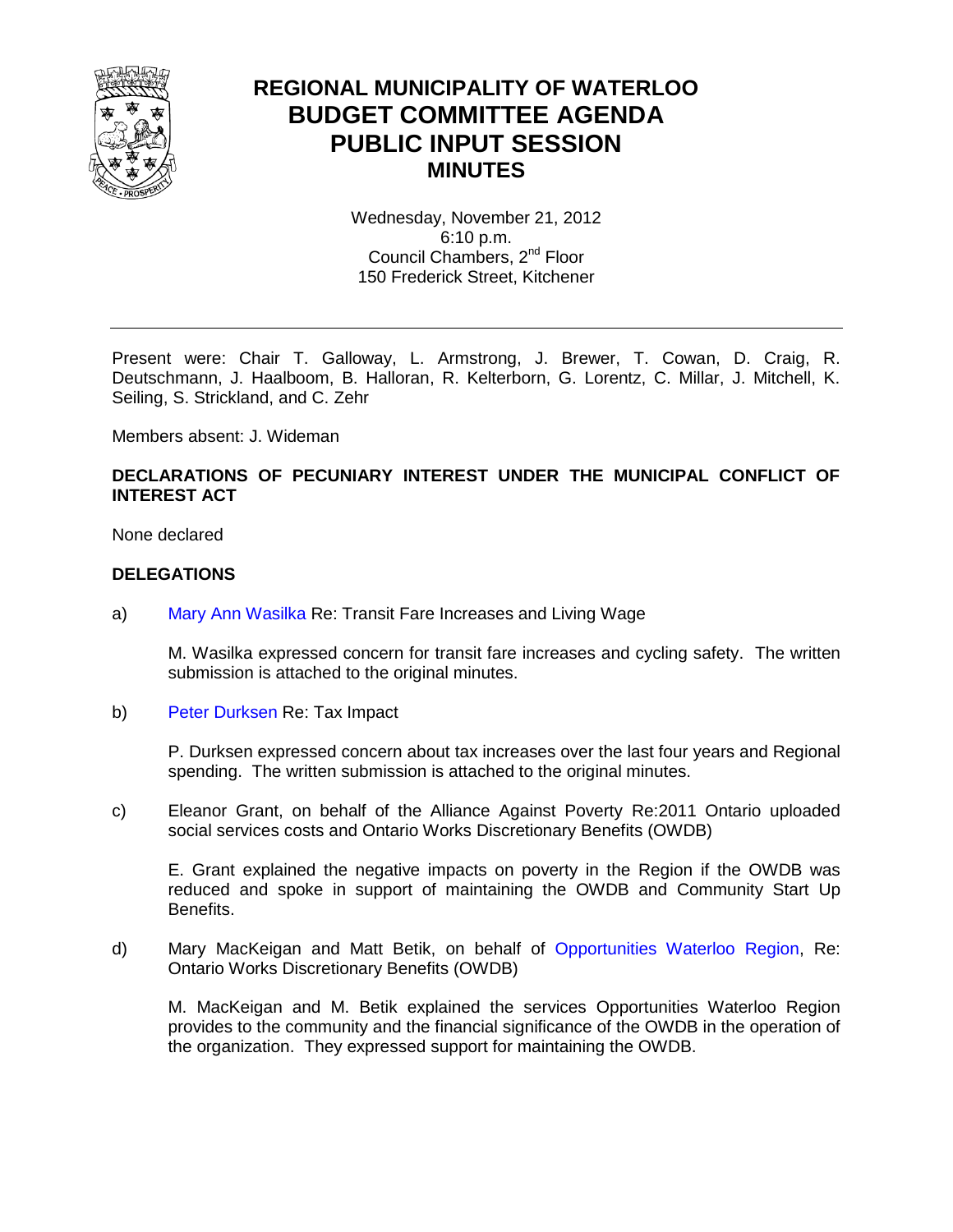e) Cathie Stewart Savage, Out of the Cold, Re: Ontario Works Discretionary Benefits (OWDB)

C. Savage explained the negative impacts on poverty in the Region if the OWDB was reduced. She reviewed the organization's services and explained that they have experienced a significant increase in the number of people looking for shelter.

#### **ADJOURN**

MOVED by L. Armstrong SECONDED by S. Strickland

THAT the meeting adjourn at 6:57 p.m.

CARRIED

**COMMITTEE CHAIR**, *T. Galloway* 

**COMMITTEE CLERK**, *J. Reid*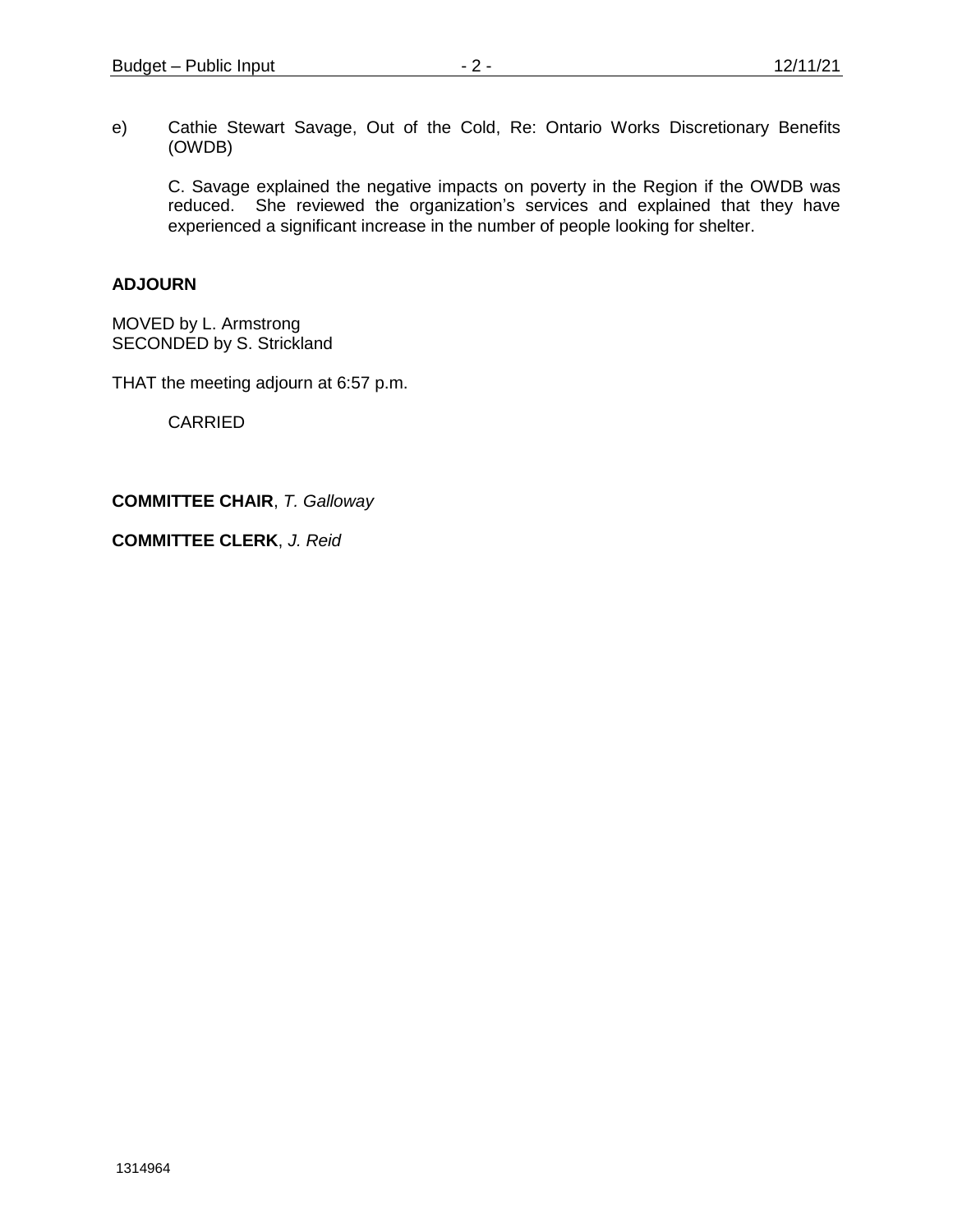# **Potholes** on *your* street



## **POTHOLES ARE DANGEROUS:**



They cause cyclists to swerve to avoid them.

In the rain potholes become INVISIBLE.

A cyclist who falls due to a pothole may BREAK BONES OF DE HIT BY A CAR.

**Please prevent an accident! Report the street** address of the pothole to the City of Kitchener: 519-741-2345

**hole! 519-741-23 Ole! 519-741-Del 519-1 DIG! 519-/41-2. Jel 519-741-1914141 Jel 519-741**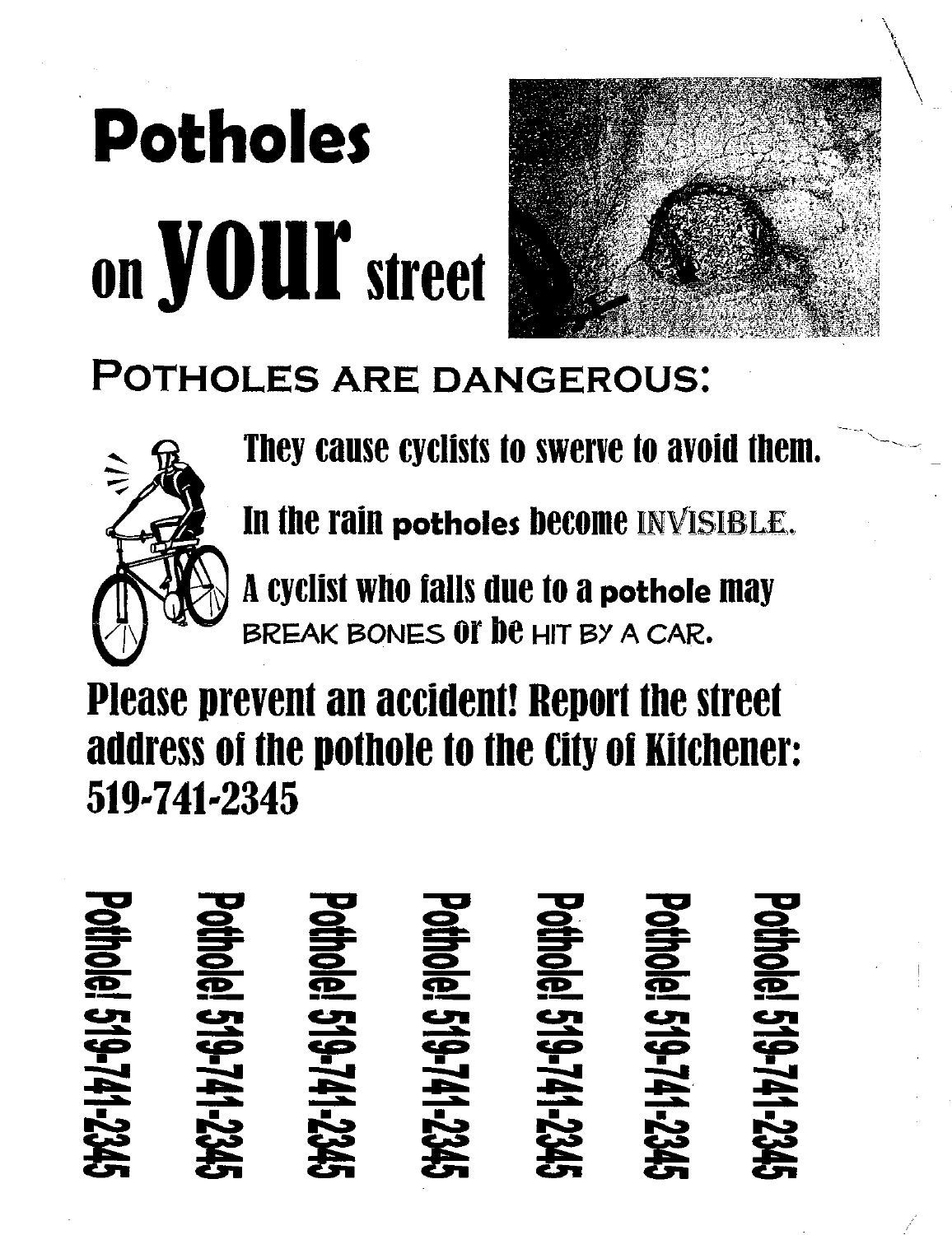#### **Census of Canada**

The Census of Canada Place of Work survey is the best source of information that correlates mode of travel to work with personal income. Specifically, census respondents answered which mode of transportation they usually used when traveling to their place of work. Respondents can choose to record personal income figures themselves on the Census questionnaire or allow Statistics Canada to access their income tax records. This permits comparisons of the age, gender, and income profiles of GRT riders to the entire workforce and full population of the Region.

#### Age

Passenger surveys completed in 2004 and 2006 indicate approximately 60% of GRT riders are students, 38% are adults, and 2% are seniors. Census data indicates that the age distribution of transit riders traveling for work is younger than that of the entire workforce and the entire population of the Region. This reflects the high level of students who use transit, the fact that persons over the age of 65 tend to make fewer work related trips, and the lower income profile of younger persons. Table 1 illustrates the age distribution of GRT riders who make trips to work.

#### Gender

Census data indicates that a higher proportion of females use GRT to travel to work than males. In 2006 approximately 61% of transit users were female compared to 47% of the entire workforce and 51% of the entire population of the Region. Table 2 illustrates the gender distribution of GRT riders who make trips to work.

#### Income

Some highlights of the 2001 and 2006 Censuses are:

- 61% of GRT riders reported personal income of less than \$20,000 annually in 2001.  $\bullet$ That number had declined to 54% by 2006. GRT riders between the res of 15 and 25 years who responded to the Census include high school and university cludents with part time jobs. When those between the ages of 15 and 25 are excluded 45% of all respondents who were GRT riders reported personal income of less than \$20,000 annually in 2001. That number declined to 38% in 2006. In comparison, 24% of the entire workforce reported personal income less than \$20,000 annually in 2001. That number declined to 22% in 2006.
- From 2001 to 2006 the proportion of GRT riders over the age of 25 years earning less  $\bullet$ than \$10,000 annually declined from 20% to 16%.
- The proportion of GRT riders who reported personal income of greater than \$30,000  $\bullet$ annually grew from 15% to 18% while the proportion of the full regional workforce earning greater than \$30,000 nominally increased from 32% to 33% between 2001 and 2006.

Transit riders traveling for work typically earn less than the entire workforce; however the gap declined from 2001 to 2006. To a certain extent, the variance between the entire workforce and transit riders reflects the younger age distribution of transit riders. It may also reflect that for

 $\overline{2}$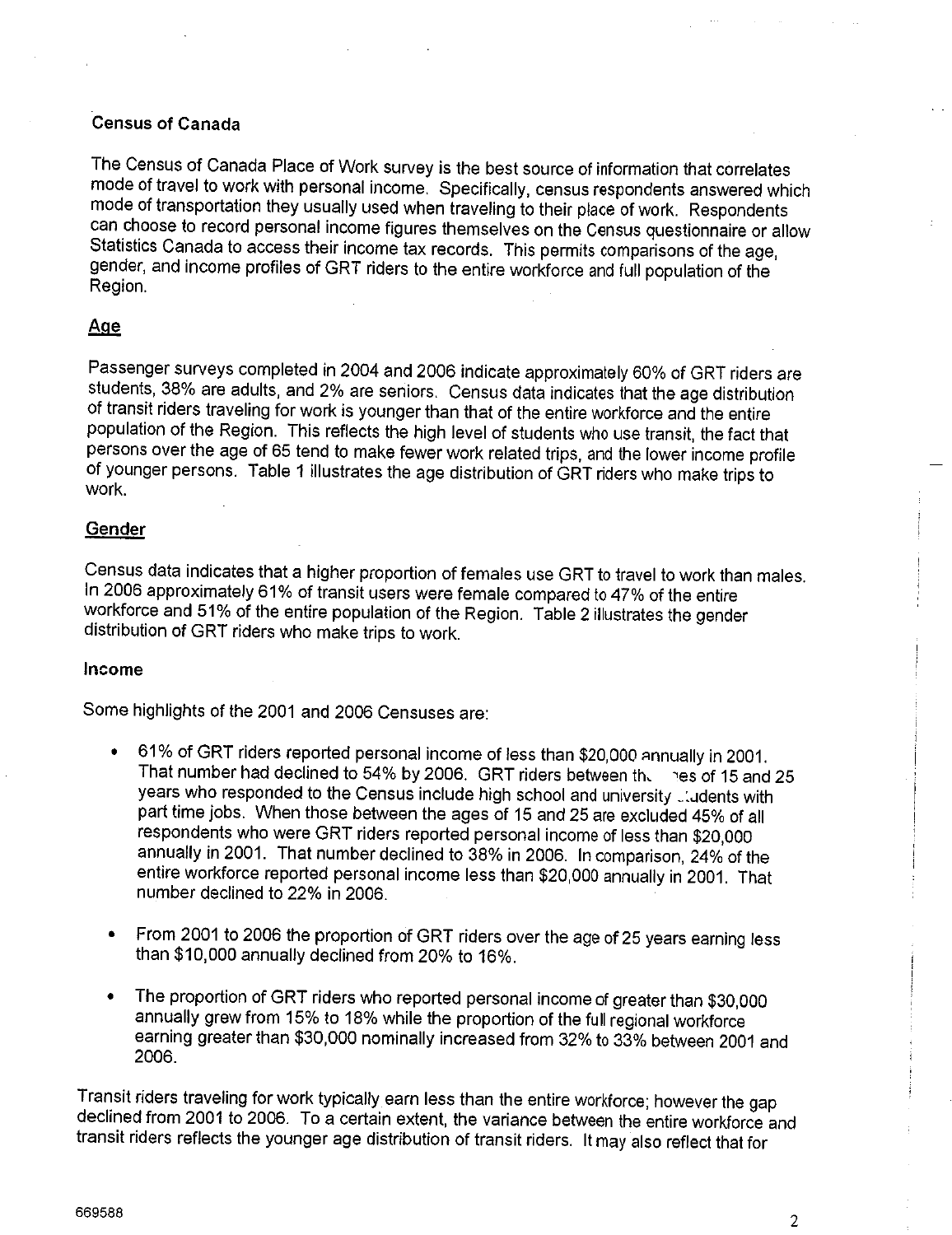May 4, 2012

- 17 Kitchener, Ontario

Members of Regional Council.

I'm writing to the members of council, to suggest another alternative for your consideration regarding the proposed Grand River Transit Fare Increase July 2012. In addition I would like to request your consideration of collecting annual data on Regional Transportation Modal Shifts.

المتورين المتحف لقدام المحداسة

I would like to thank Waterloo Regional Council and members of the Staff of Grand River Transit for their efforts in keeping Transit Fares lower by placing advertising on the GRT buses and by increasing transit revenues by transporting local students to local educational institutions, (60% of total ridership is student ridership) without this additional transit income GRT fares could be significantly higher.

I would also like to thank staff for providing an opportunity to submit our comments regarding the proposed 2012- 9% transit fare increase. I was unable to attend the public information meeting and regional staff have also agreed to provide some additional information on GRT ridership demographics and meet with me to discuss ridership demographics and trends.

Stats from Census Canada regarding Grand River transportation from 2001 and 2006 indicate that-(excluding the student ridership) - the GRT Ridership was 60% female and in 2001- 40% of the ridership had incomes under \$10,000/ year, this figure dropped to 30% in 2006, which may indicate that these riders could no longer afford to ride the public transit system and are now either walking or cycling. These stats are old - and lose their relevance other than to indicate past trends-- 2006 data would indicate that those using the GRT and having incomes under \$10,000 are approximately 6.4 % of the GRT ridership.

The proposed 2012 GRT transit fare of 9.5% increase to the monthly bus pass would equal \$816/ year which is 7.5% of their monthly income. A tax credit for the bus passes comes off taxable income and would provide some additional saving at the lowest taxable rate providing a very small refund.

Low income GRT ridership appreciate the contributions of the property tax base as it subsidizes their use of GRT, however increasing user fees is a form of targeted municipal tax increase and in this case it is being transferred to those who are vulnerable women and the destitute. These residents can no longer afford to use public transit, and are forced to walk or cycle in all forms of weather. The Transit for Reduced Income (TRIP) is subsidized by Income Support dollars and not everyone who qualifies can access these program funds.

The Region of Waterloo wishes to balance the provision of valued services, while maintaining a reasonable level of property taxation. A GRT trend to increase users fees (by 9%) in order to maintain this reasonable level downloads property taxation to those least able to pay them and are marginalized by their poverty. In an emergency room, patients are classified by triage according to the urgency of their care, politically the allocation of limited resources is frequently allocated as it is expedient, rather than the need or moral principle.

I would like to suggest for your consideration - that using the emergency room model that those Regional Residents with incomes under \$10,000 be provided a GRT monthly bus pass at no cost. This would be approximately 6.4% of the total GRT ridership according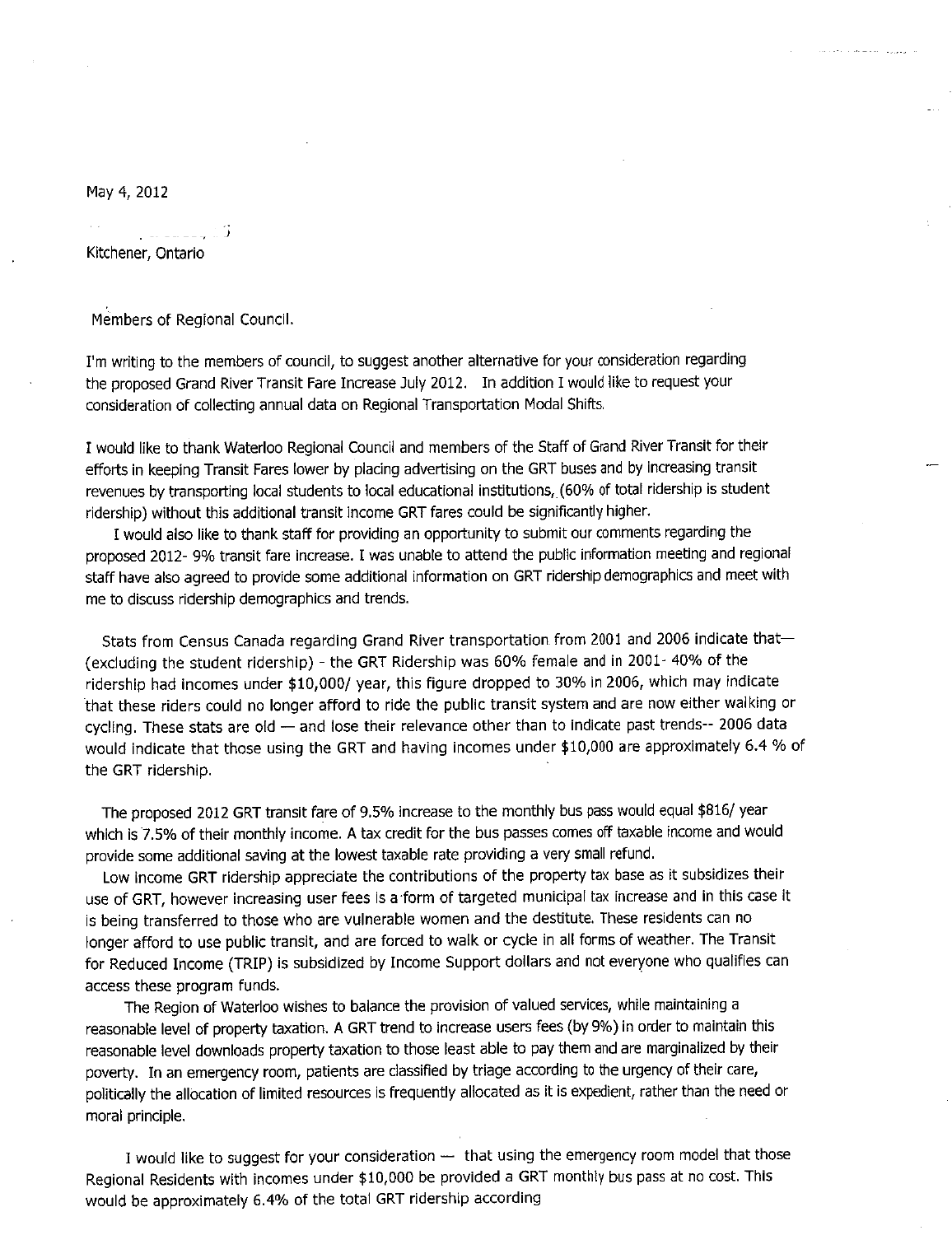which are opened could be used to assist those earning \$20,000 or less in the TRIP Program. to 2006 census and could be funded by use of Regional Federal Gas Tax dollars. Additional spaces work. I have attempted to keep this letter brief. Those living hand to mouth cannot fund a public would suggest that this low income group - living on low wages would benefit from a safe ride to transit system, but they are in the most need of this public service. I hope the stats provided can give you some cause to review this proposed fare increase. The Region does provide free bus passes to other groups with equally compelling situations and I

long term transportation modal shift, that collecting current data on personal transportation use may indicate if current programs are achieving this objective. I would also like to suggest for your consideration that if the Region of Waterloo is promoting

local public transit system. I would like to thank Council and Staff, and residents for their ongoing support of the

Yours Respectfully,

Mary Ann Wasilka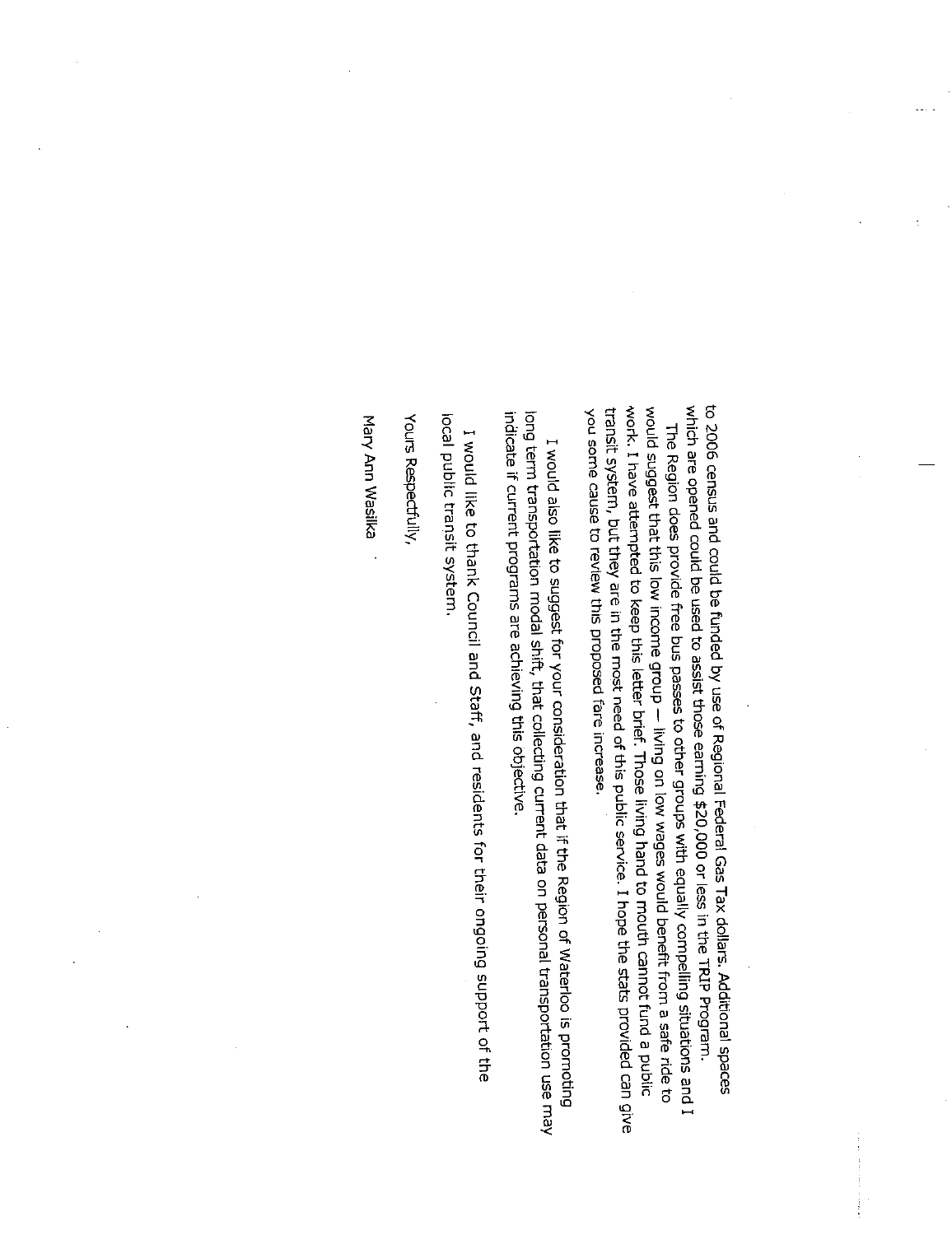#### November 20 2012

To: Region of Waterloo From: Peter Durksen, Re: Property Tax Increases

Thank you for the opportunity to share my concerns. You have a difficult task in setting the budget for our Region. Nevertheless, having run for public office, you have taken on that responsibility.

#### The concern:

My concern is the rapidly increasing property taxes and local government spending. I expressed that concern in a letter to Regional Chair Ken Seiling dated August 23 2010 and in a meeting with Woolwich Councillor Bonnie Bryant and Woolwich CAO David Brenneman on Jan 19, 2011. I will also convey this concern to the Waterloo Region District School Board.

My wife and I live in a bungalow built 24 years ago in a rural part of Woolwich Township.

Our property taxes in the past four years were as follows:

2009-\$3,747 2010-4,004 2011- 4,172 2012 4,435

My pension increases from a government plan in each of the past three full years averaged 1.48% The rate of inflation over the last three years according to various sources was between 1.75 to 2.0 % annually.

 $\omega$  and  $\omega$  and

My property taxes increases over each of the last three years were 5.78%

Thus my property taxes increased almost four times as much as my income, and about three times as much as the rate of inflation.

That is the personal situation for my wife and me.

I have shared our concern about rapidly increasing taxes with about 30 of our neighbours. The vast majority have a similar concern, making statements such as, "it's about time something is done about this".

#### The bigger picture:

In addition to looking at our personal situation it is important to consider the context or bigger picture.

We are aware that your budget expenditure estimates must include operating expenditures as well as a capital expenditures, and perhaps also special levies for infrastructure or other items.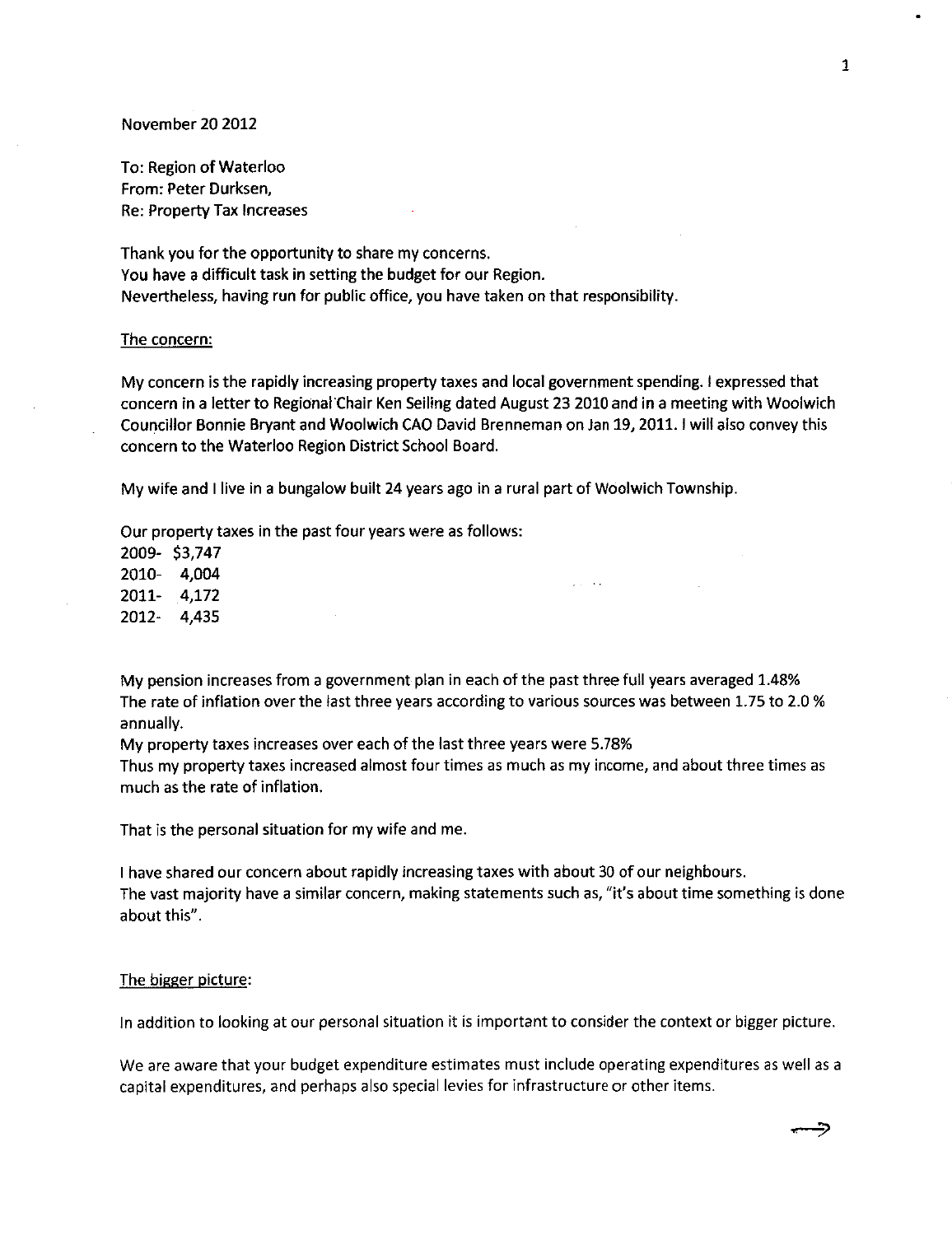We are also aware that our municipal property tax bill includes payments which go to the Region of Waterloo (56%), to one of the two district school boards (21%), as well as to our local municipality.

We realize that assessment and tax rates have a bearing on our tax bill. The province through MPAC determines the assessment and the township sets the tax rate. Our concern is about the bottom line, the final tax bill, which invariably is higher than the percentage increase announced in the media.

We are also aware that some wage settlements with employee groups in the public sector, are frequently determined by arbitration, and we know that arbitration boards, while using criteria, are not accountable to any level of government. We are also aware that the strongest unions in Canada, are the public sector unions, the unions with which you deal.

We are also aware of the employment situation in Canada. Statistics Canada's data on employment over the last six months, May to October 2012, indicates that private sector lost 12,000 jobs, while the public sector, mostly unionized, gained 76,000. This growing private-public employment trend is extremely troubling.

#### The challenge:

We urge you the Region of Waterloo councillors, as the elected representatives of the level of government close to the property tax payers, to show leadership in the financial affairs of our region and province by doing three things:

-First, hold the actual property tax increases in 2013 and beyond to no more than the rate of inflation, -Second, inform staff that cost overruns are unacceptable, and

-Third, petition our provincial government to set limits to arbitrated wage and benefit settlements at no more than the rate of inflation.

-Fourth, for 2014 and beyond, reduce the percent spent on salaries, and institute a long infrastructure fund.

#### Conclusion:

The economic future of Canada is worrisome, even more so in Ontario where we have been losing manufacturing and service jobs to foreign countries largely because of the high wages in our private sector, which have driven up by wage increases in the public sector. New ways of thinking about municipal priorities are required.

Ontario was once the driving force in Canada's economy. Due to high wage settlements and other unwise decisions it is no longer that. I urge you, as the elected members of this council, to do your part in correcting our situation at the local level. I will continue to monitor the budget development process.

Thank you for giving me the opportunity to make our concerns known to you.

Respectfully

Peter Durksen Bent

 $\overline{2}$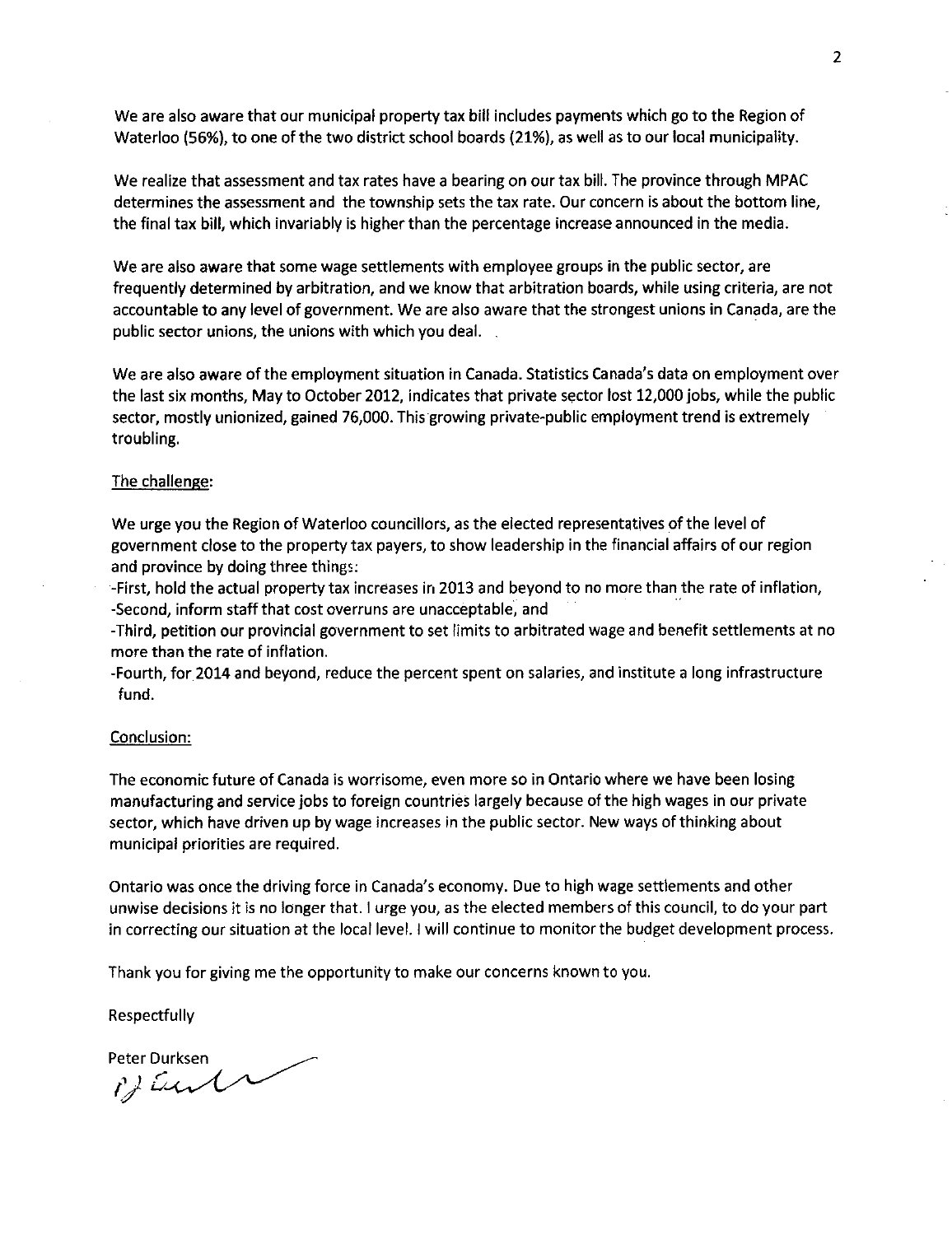



## Budget Expenditure Estimates

- Operating expenses
- Capital expenses
- Special levies

## Our Property Tax Bill

- Region of Waterloo‐ 56 %
- District School Boards‐ 21 %
- Township of Woolwich‐ 23 %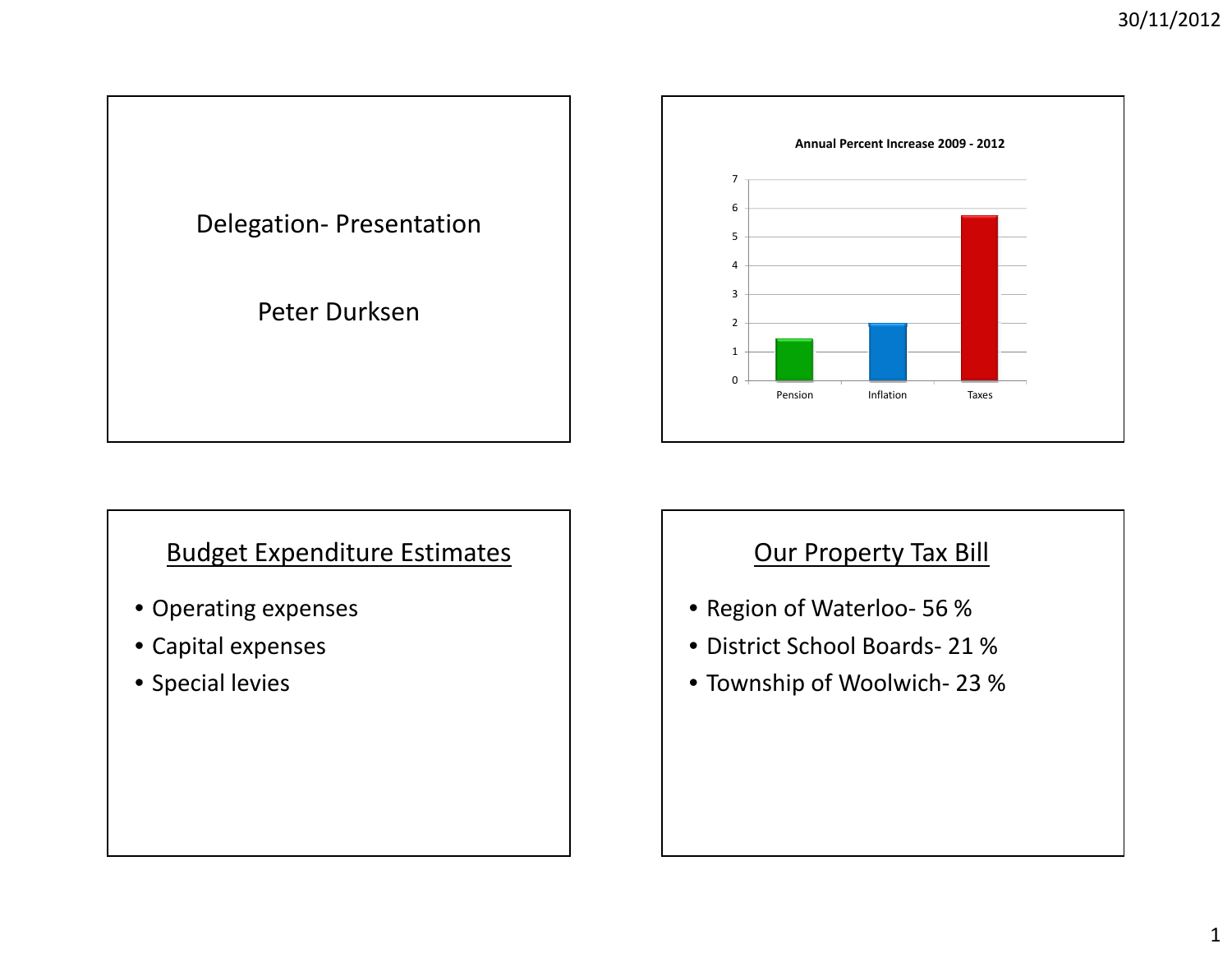





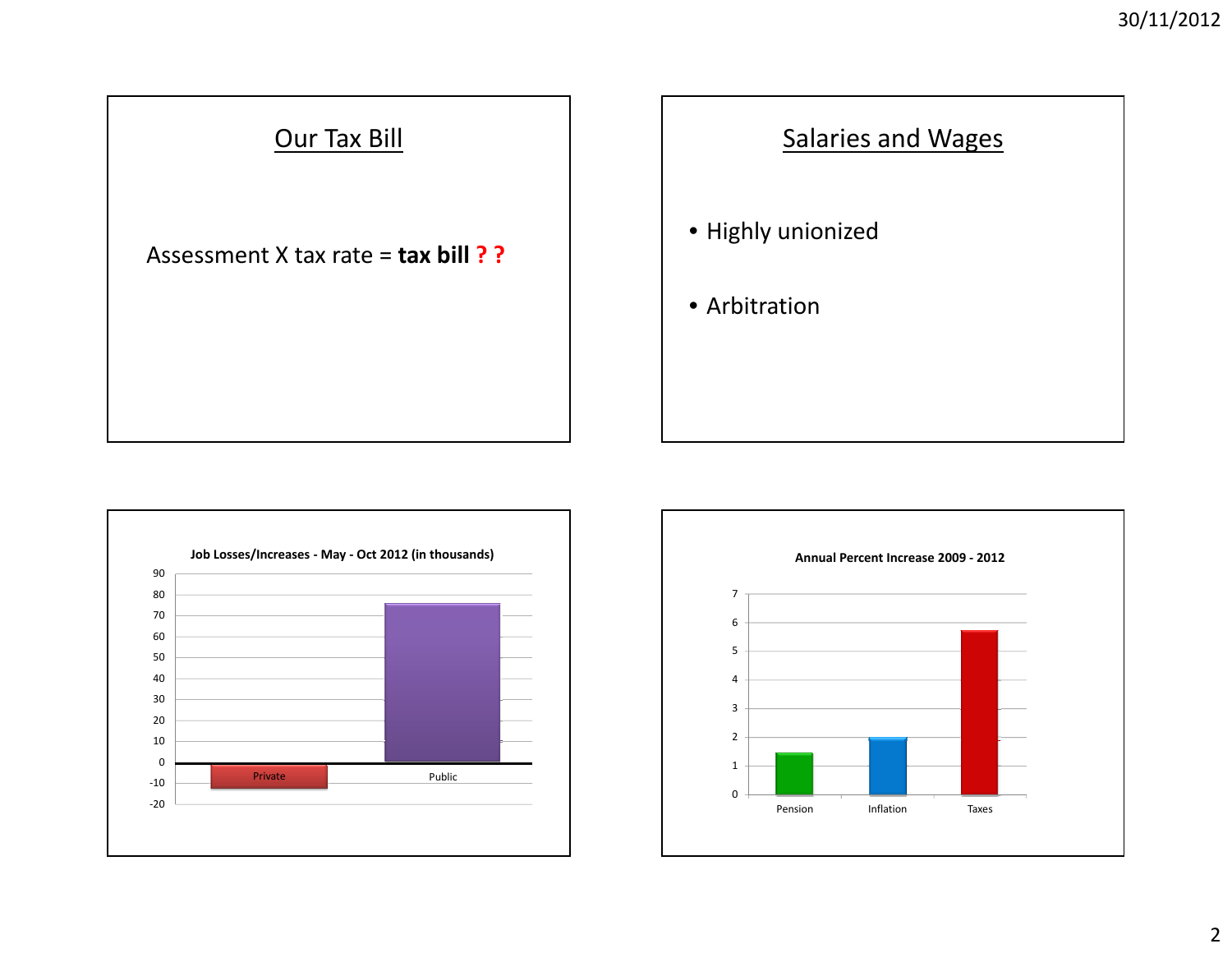## The Leadership Challenge

- 1. Hold actual property tax increases to no more than inflation
- 2. Inform staff that cost overruns are unacceptable
- 3. Petition the provincial government to set arbitration awards at no more than inflation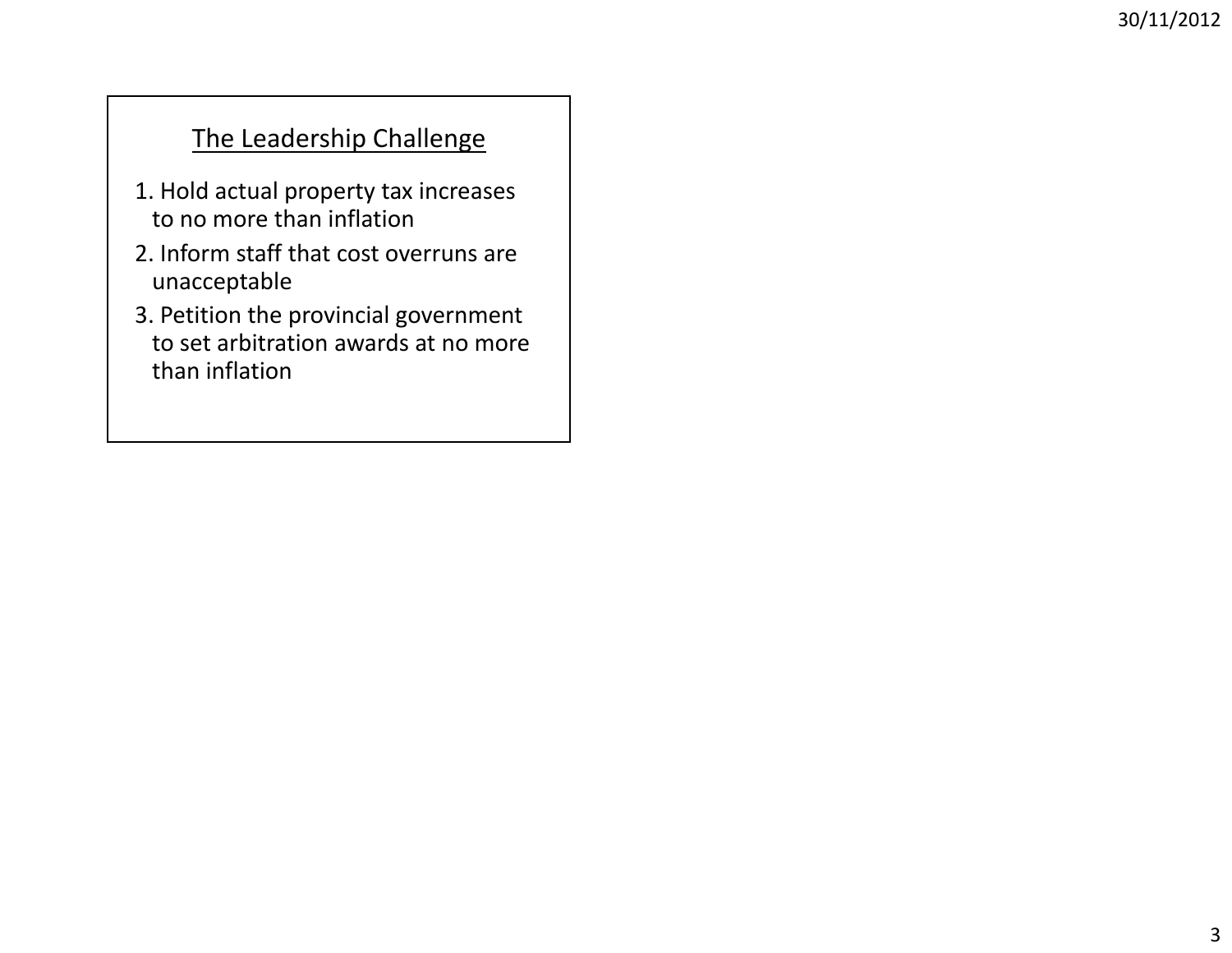1

<span id="page-11-0"></span>

| Opportunities<br><b>WATERLOO REGION</b><br><b>MOBILIZING SOLUTIONS TO POVERTY</b> |  |                                       |                    |  |                |  |  |
|-----------------------------------------------------------------------------------|--|---------------------------------------|--------------------|--|----------------|--|--|
| <b>Engage</b>                                                                     |  | <b>Ignite Facilitate Connect Link</b> |                    |  | <b>Support</b> |  |  |
|                                                                                   |  |                                       | <b>Collaborate</b> |  |                |  |  |

| <b>Organization Development Activities</b>                           |
|----------------------------------------------------------------------|
| increased board membership                                           |
| refreshed logo, tag-line, position statements                        |
| new web-site soon to be designed                                     |
| board governance training through Capacity<br><b>Waterloo Region</b> |
| researched fund raising ideas                                        |
| portunities<br><b>FRI OO REGION</b><br>MOBILIZING SOLUTIONS TO POVE  |
|                                                                      |

г

| <b>Projects and services</b>                     |                                                                                   |  |  |  |
|--------------------------------------------------|-----------------------------------------------------------------------------------|--|--|--|
| <b>Project/Service</b>                           | <b>Highlights</b>                                                                 |  |  |  |
| Increased access to free tax clinics             | \$1,084,020                                                                       |  |  |  |
| <b>Canada Learning Bond</b>                      | 200 children = \$400,000                                                          |  |  |  |
| <b>Community Gardens</b>                         | $$1$ invested = \$6 in produce                                                    |  |  |  |
| Awareness of Low Income Voices – ALIV(e)         | Blog receives 96 hits; 600+ on Tamarack site                                      |  |  |  |
| <b>Healthy Communities Partnership</b>           | Active participant/partner                                                        |  |  |  |
|                                                  |                                                                                   |  |  |  |
| <b>Community Conversations Series (5 events)</b> | - Over 110 attendees at Nov. 21st event                                           |  |  |  |
| <b>Shifting Societal Attitudes</b>               | - Research project in 2011 and 2012                                               |  |  |  |
| <b>Community-University Partnerships</b>         | - WLU and National partnership                                                    |  |  |  |
| <b>Increasing Awareness, Education</b>           | - e-newsletter 4 times per year; Twitter;<br>Facebook; presentations; other media |  |  |  |
| <b>Other services include:</b>                   |                                                                                   |  |  |  |

- ‐ Consultants (Regional Poverty Reduction Approach; Social Assistance Review)
- ‐ Group membership <sup>s</sup> (Poverty Free Waterloo Region, Equity and Inclusion Advisory Committee with WRDSB; National Poverty Reduction Summit – Vibrant Communities)

| Per Issue<br>Paper | <b>Project/Service</b>                                                                                                                                     | <b>Request</b> |
|--------------------|------------------------------------------------------------------------------------------------------------------------------------------------------------|----------------|
| \$10,000           | Increased access to free tax clinics                                                                                                                       | \$15,000       |
| \$10,000           | <b>Canada Learning Bond</b>                                                                                                                                | \$20,000       |
| \$7,000            | <b>Community Gardens</b>                                                                                                                                   | \$10,000       |
|                    | \$25,000 Awareness of Low Income Voices - ALIV(e)                                                                                                          | \$30,000       |
| \$7,000            | <b>Healthy Communities Partnership</b>                                                                                                                     | \$10,000       |
| 0                  | <b>Community Conversations Series (5 events)</b>                                                                                                           | \$15,000       |
| 0                  | <b>Shifting Societal Attitudes</b>                                                                                                                         | \$5,000        |
| 0                  | <b>Community-University Partnerships</b>                                                                                                                   | \$5,000        |
| $\mathbf{0}$       | <b>Increasing Awareness, Education</b>                                                                                                                     | 0              |
| O                  | <b>Other services:</b><br>Consultants (Regional Poverty Reduction Approach;<br>Social Assistance Review)                                                   | 0              |
| \$59,000           | Community groups (Poverty Free Waterloo Region, Equity<br>and Inclusion Advisory Committee with WRDSB)<br>Presentations to university and college students | \$110,000      |